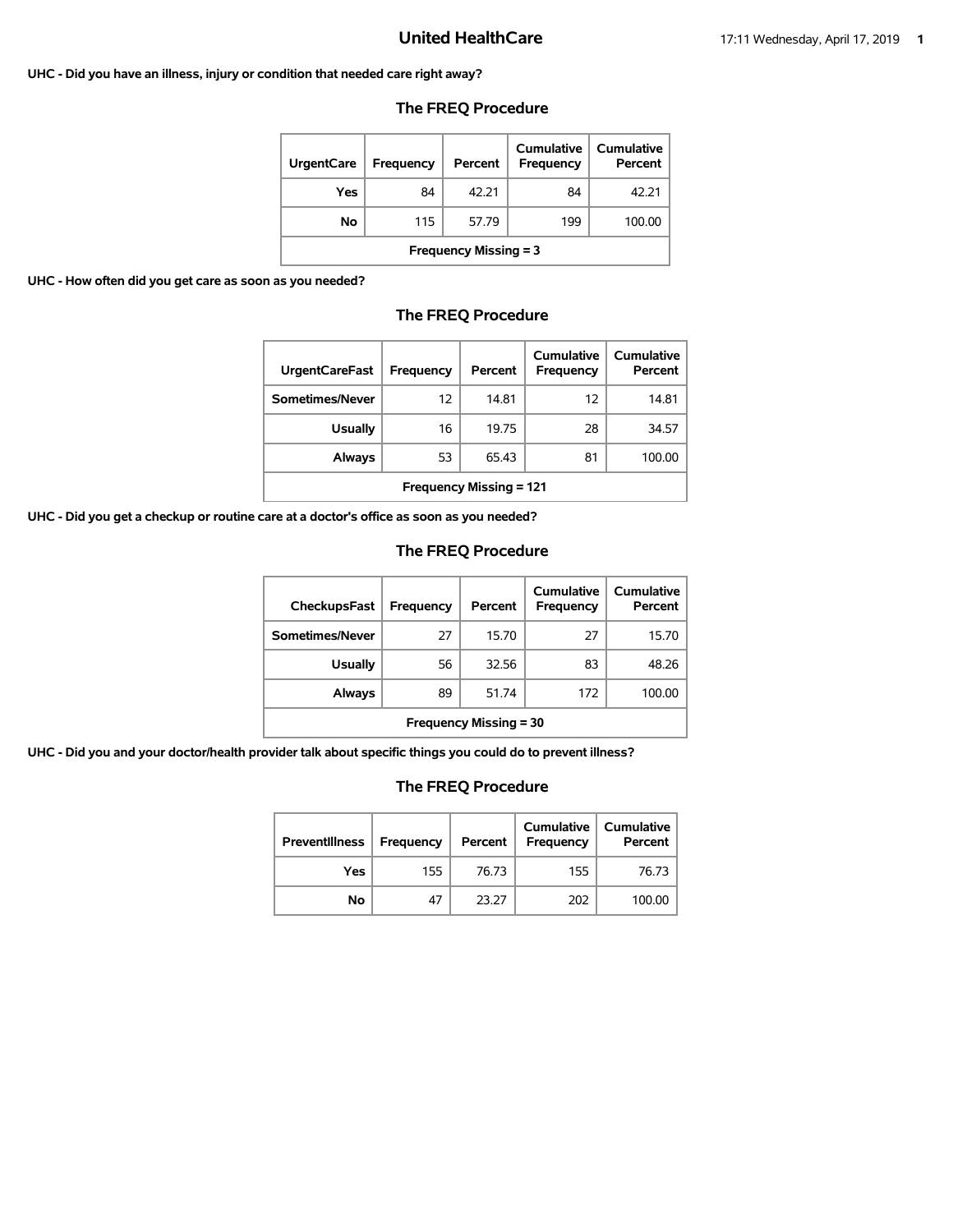**UHC - Did you and your doctor/health provider talk about starting or stopping a medication?**

## **The FREQ Procedure**

| <b>MedStartStop</b>          | Frequency | Percent | Cumulative<br>Frequency | Cumulative<br>Percent |
|------------------------------|-----------|---------|-------------------------|-----------------------|
| Yes                          | 84        | 42.64   | 84                      | 42.64                 |
| No.                          | 113       | 57.36   | 197                     | 100.00                |
| <b>Frequency Missing = 5</b> |           |         |                         |                       |

**UHC - Did you and your doctor/health provider talk about reasons you might want to take a medicine?**

#### **The FREQ Procedure**

| <b>MedDiscuss</b>              | Frequency | Percent | Cumulative<br>Frequency | Cumulative<br>Percent |  |
|--------------------------------|-----------|---------|-------------------------|-----------------------|--|
| Yes                            | 80        | 95.24   | 80                      | 95.24                 |  |
| No.                            | 4         | 4.76    | 84                      | 100.00                |  |
| <b>Frequency Missing = 118</b> |           |         |                         |                       |  |

**UHC - Did you and your doctor/health provider talk about reasons you might want to stop taking a medication?**

#### **The FREQ Procedure**

| <b>MedNoDiscuss</b>            | <b>Frequency</b> | Percent | <b>Cumulative</b><br><b>Frequency</b> | <b>Cumulative</b><br>Percent |
|--------------------------------|------------------|---------|---------------------------------------|------------------------------|
| Yes                            | 62               | 73.81   | 62                                    | 73.81                        |
| No                             | 22               | 26.19   | 84                                    | 100.00                       |
| <b>Frequency Missing = 118</b> |                  |         |                                       |                              |

**UHC - Did you and your doctor/health provider ask what you thought was best for you when discussing starting or stopping a medication?**

| <b>MedBestAsk</b>              | Frequency | Percent | Cumulative<br>Frequency | Cumulative<br>Percent |  |
|--------------------------------|-----------|---------|-------------------------|-----------------------|--|
| Yes                            | 65        | 78.31   | 65                      | 78.31                 |  |
| No                             | 18        | 21.69   | 83                      | 100.00                |  |
| <b>Frequency Missing = 119</b> |           |         |                         |                       |  |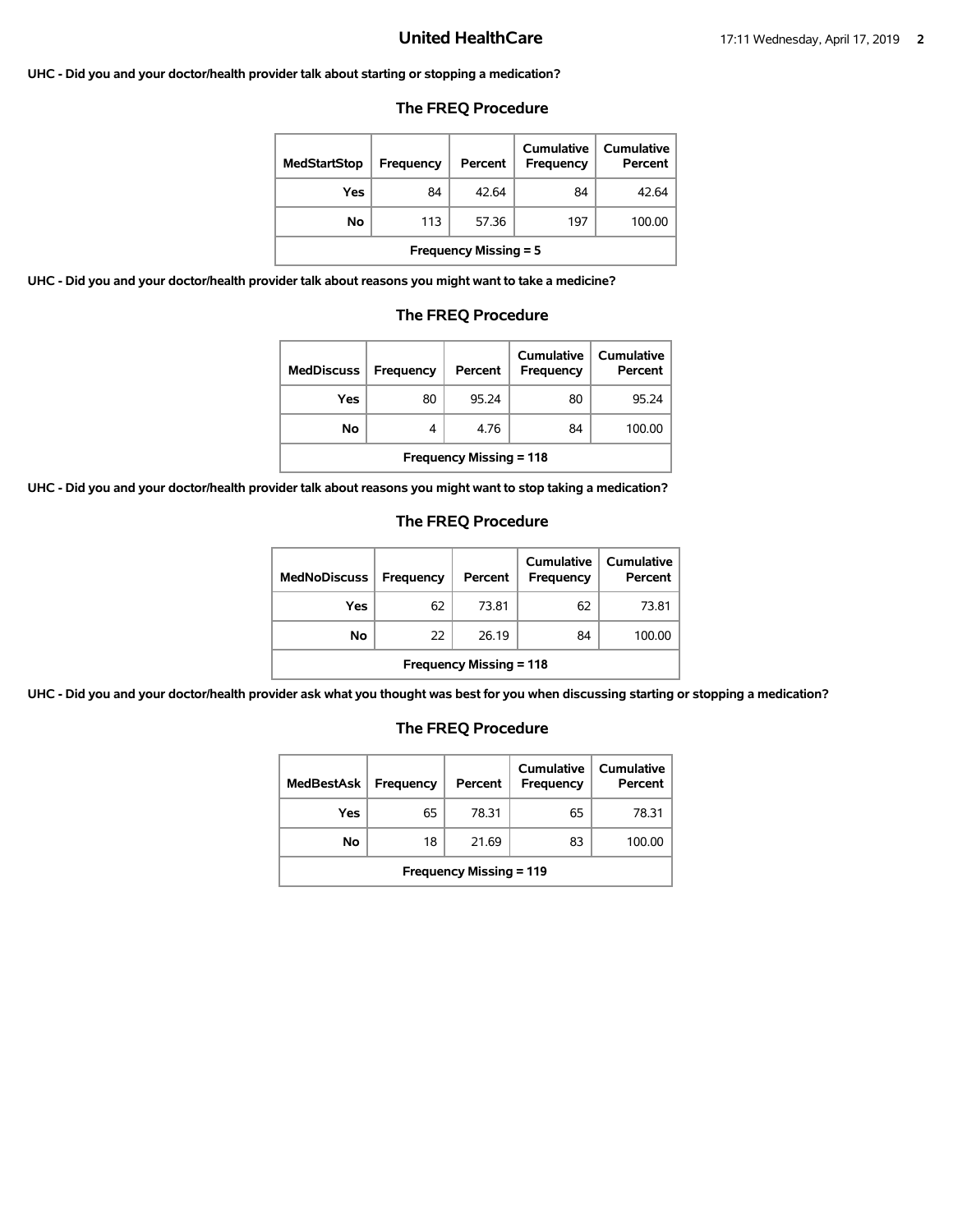#### **UHC - How would you rate your health care quality in the last six months?**

| <b>CareRate</b> | Frequency | Percent | Cumulative<br>Frequency | Cumulative<br>Percent |
|-----------------|-----------|---------|-------------------------|-----------------------|
| <b>Bad</b>      | 19        | 9.41    | 19                      | 9.41                  |
| Good            | 81        | 40.10   | 100                     | 49.50                 |
| Great           | 102       | 50.50   | 202                     | 100.00                |

#### **The FREQ Procedure**

**UHC - How often was it easy to get care, tests, or treatments you needed?**

#### **The FREQ Procedure**

| CareEasy                     | Frequency | Percent | Cumulative<br>Frequency | Cumulative<br>Percent |
|------------------------------|-----------|---------|-------------------------|-----------------------|
| Sometimes/Never              | 20        | 9.95    | 20                      | 9.95                  |
| <b>Usually</b>               | 70        | 34.83   | 90                      | 44.78                 |
| <b>Always</b>                | 111       | 55.22   | 201                     | 100.00                |
| <b>Frequency Missing = 1</b> |           |         |                         |                       |

**UHC - How often did your doctor explain things in a way that was easy to understand?**

### **The FREQ Procedure**

| <b>DrUnderstand</b>           | Frequency | Percent | Cumulative<br>Frequency | Cumulative<br>Percent |
|-------------------------------|-----------|---------|-------------------------|-----------------------|
| Sometimes/Never               | 6         | 3.68    | 6                       | 3.68                  |
| <b>Usually</b>                | 35        | 21.47   | 41                      | 25.15                 |
| Always                        | 122       | 74.85   | 163                     | 100.00                |
| <b>Frequency Missing = 39</b> |           |         |                         |                       |

**UHC - How often did your personal doctor listen to you?**

## **The FREQ Procedure**

| <b>DrListen</b>               | Frequency | Percent | Cumulative<br>Frequency | Cumulative<br>Percent |  |
|-------------------------------|-----------|---------|-------------------------|-----------------------|--|
| Sometimes/Never               | 9         | 5.45    | 9                       | 5.45                  |  |
| <b>Usually</b>                | 48        | 29.09   | 57                      | 34.55                 |  |
| <b>Always</b>                 | 108       | 65.45   | 165                     | 100.00                |  |
| <b>Frequency Missing = 37</b> |           |         |                         |                       |  |

**UHC - How often did your personal doctor show respect for what you had to say?**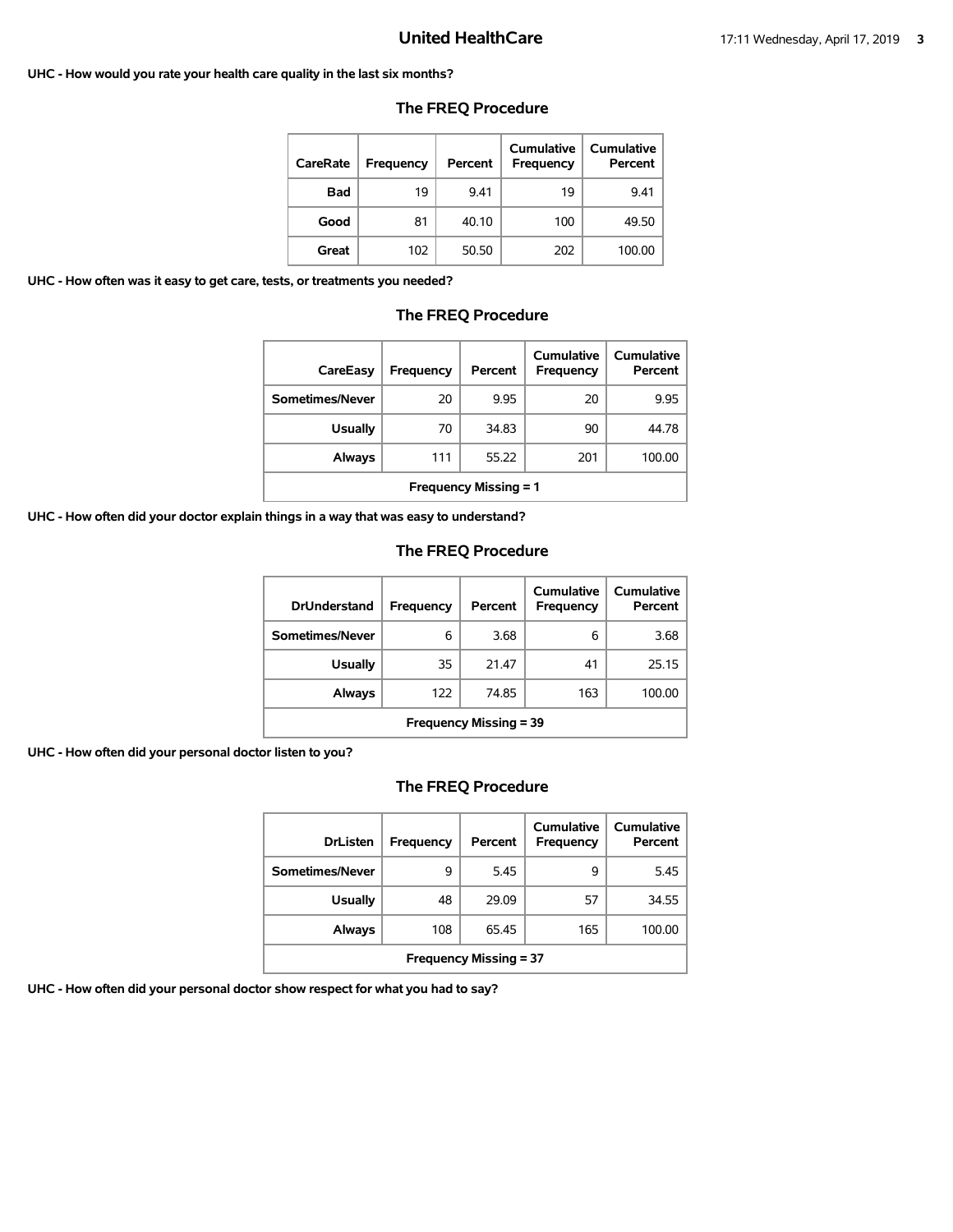| <b>DrRespect</b>              | Frequency | Percent | Cumulative<br>Frequency | <b>Cumulative</b><br>Percent |  |  |
|-------------------------------|-----------|---------|-------------------------|------------------------------|--|--|
| Sometimes/Never               | 8         | 4.85    | 8                       | 4.85                         |  |  |
| <b>Usually</b>                | 27        | 16.36   | 35                      | 21.21                        |  |  |
| Always                        | 130       | 78.79   | 165                     | 100.00                       |  |  |
| <b>Frequency Missing = 37</b> |           |         |                         |                              |  |  |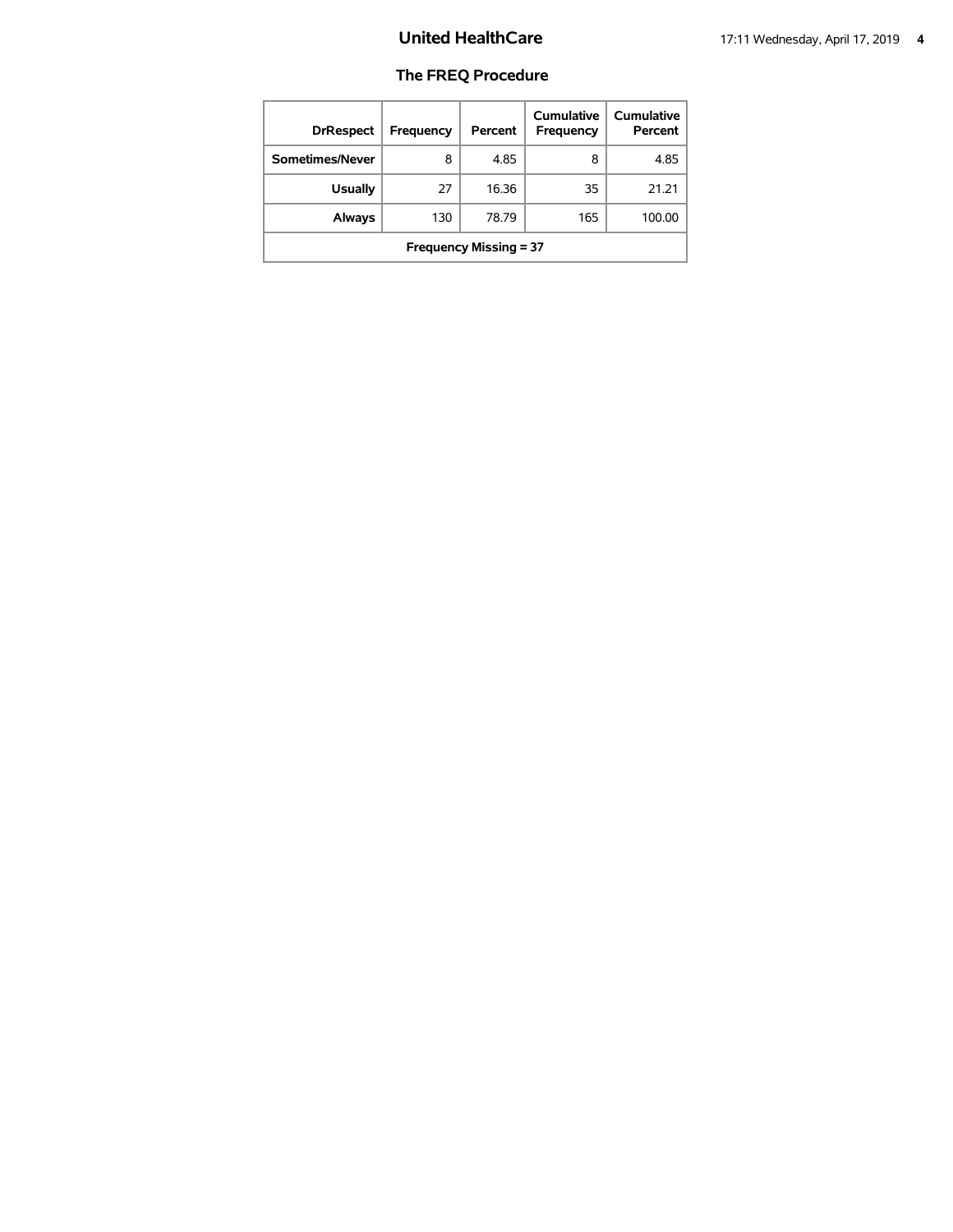#### **UHC - How often did your personal doctor spend enough time with you?**

| <b>DrTime</b>                 | Frequency | Percent | Cumulative<br>Frequency | Cumulative<br>Percent |  |  |
|-------------------------------|-----------|---------|-------------------------|-----------------------|--|--|
| Sometimes/Never               | 17        | 10.30   | 17                      | 10.30                 |  |  |
| <b>Usually</b>                | 44        | 26.67   | 61                      | 36.97                 |  |  |
| Always                        | 104       | 63.03   | 165                     | 100.00                |  |  |
| <b>Frequency Missing = 37</b> |           |         |                         |                       |  |  |

## **The FREQ Procedure**

**UHC - In the last six months, did you get care from another doctor or health provider other than your personal doctor?**

| Always                                                                                                                   |     | 104                       | 63.03 |     | 165 | 100.00 |  |
|--------------------------------------------------------------------------------------------------------------------------|-----|---------------------------|-------|-----|-----|--------|--|
| <b>Frequency Missing = 37</b>                                                                                            |     |                           |       |     |     |        |  |
| e from another doctor or health provider other than your personal d                                                      |     |                           |       |     |     |        |  |
|                                                                                                                          |     | <b>The FREQ Procedure</b> |       |     |     |        |  |
|                                                                                                                          |     |                           |       |     |     |        |  |
| <b>Cumulative</b><br><b>Cumulative</b><br><b>CareMulti</b><br><b>Frequency</b><br>Percent<br>Percent<br><b>Frequency</b> |     |                           |       |     |     |        |  |
| Yes                                                                                                                      | 115 | 70.55                     |       | 115 |     | 70.55  |  |

**No** 48 29.45 163 100.00

|  |  | UHC - How often did your personal doctor seemed informed with care you received from other doctors or providers? |
|--|--|------------------------------------------------------------------------------------------------------------------|
|--|--|------------------------------------------------------------------------------------------------------------------|

## **The FREQ Procedure**

**Frequency Missing = 39**

| <b>DrInformedMultiDr</b>      | Frequency | Percent | Cumulative<br>Frequency | Cumulative<br>Percent |  |  |
|-------------------------------|-----------|---------|-------------------------|-----------------------|--|--|
| Sometimes/Never               | 22        | 19.82   | 22                      | 19.82                 |  |  |
| <b>Usually</b>                | 45        | 40.54   | 67                      | 60.36                 |  |  |
| Always                        | 44        | 39.64   | 111                     | 100.00                |  |  |
| <b>Frequency Missing = 91</b> |           |         |                         |                       |  |  |

**UHC - How would you rate your personal doctor?**

| <b>DrRate</b>                 | <b>Frequency</b> | Percent | Cumulative<br><b>Frequency</b> | Cumulative<br>Percent |  |  |
|-------------------------------|------------------|---------|--------------------------------|-----------------------|--|--|
| Bad                           | 14               | 8.05    | 14                             | 8.05                  |  |  |
| Good                          | 50               | 28.74   | 64                             | 36.78                 |  |  |
| Great                         | 110              | 63.22   | 174                            | 100.00                |  |  |
| <b>Frequency Missing = 28</b> |                  |         |                                |                       |  |  |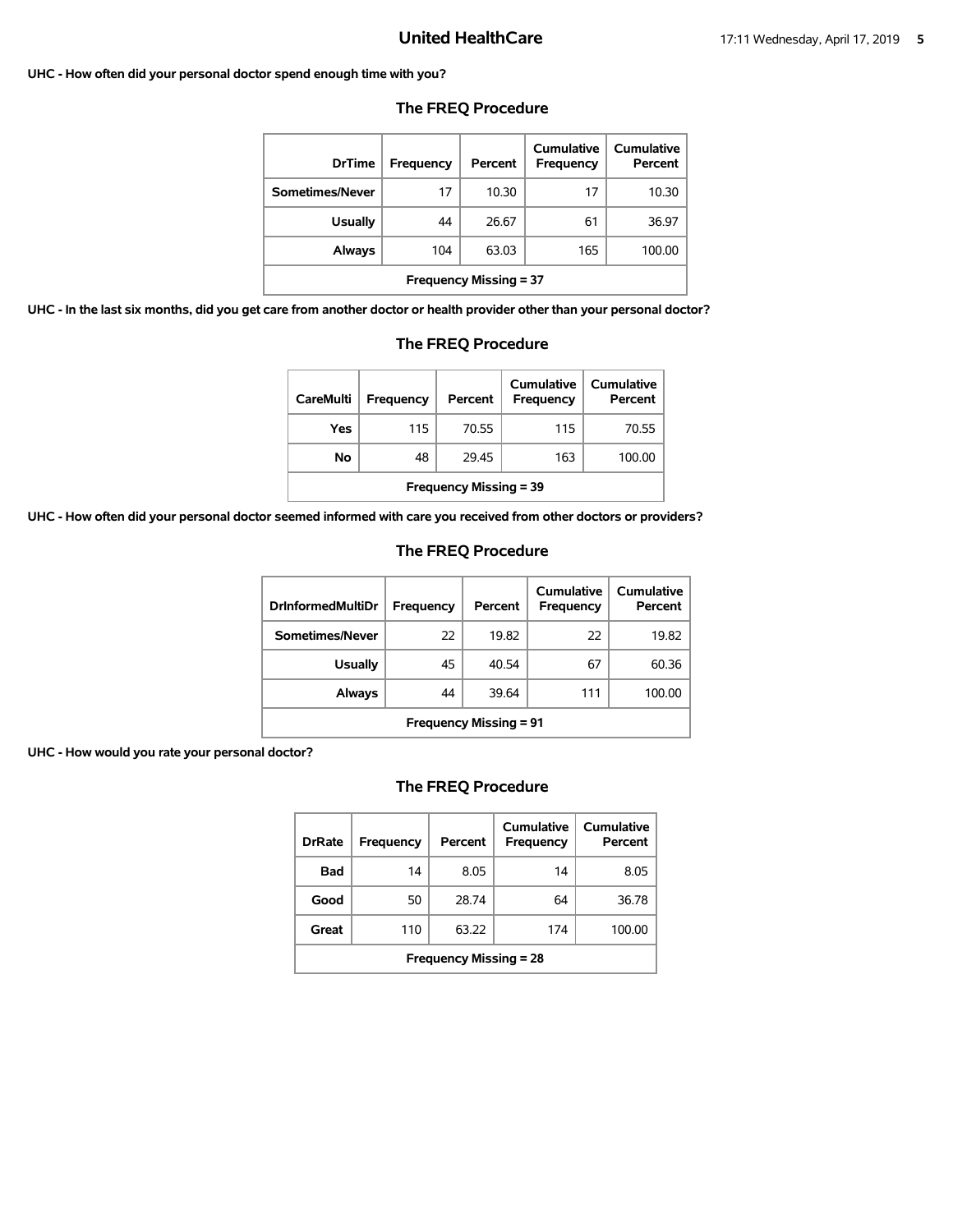#### **UHC - Did you visit a specialist?**

## **The FREQ Procedure**

| <b>Specialist</b>            | Frequency | Percent | Cumulative<br><b>Frequency</b> | Cumulative<br>Percent |  |  |
|------------------------------|-----------|---------|--------------------------------|-----------------------|--|--|
| Yes                          | 125       | 63.45   | 125                            | 63.45                 |  |  |
| No                           | 72        | 36.55   | 197                            | 100.00                |  |  |
| <b>Frequency Missing = 5</b> |           |         |                                |                       |  |  |

**UHC - How often did you get an appointment with a specialist as soon as you needed?**

## **The FREQ Procedure**

| <b>SpecialistFast</b>         | Frequency | Percent | Cumulative<br>Frequency | Cumulative<br>Percent |  |  |
|-------------------------------|-----------|---------|-------------------------|-----------------------|--|--|
| Sometimes/Never               | 15        | 12.00   | 15                      | 12.00                 |  |  |
| <b>Usually</b>                | 39        | 31.20   | 54                      | 43.20                 |  |  |
| Always                        | 71        | 56.80   | 125                     | 100.00                |  |  |
| <b>Frequency Missing = 77</b> |           |         |                         |                       |  |  |

**UHC - How would you rate your specialist?**

## **The FREQ Procedure**

| <b>SpecialistRate</b>         | Frequency | Percent | Cumulative<br>Frequency | Cumulative<br>Percent |  |  |
|-------------------------------|-----------|---------|-------------------------|-----------------------|--|--|
| <b>Bad</b>                    | 8         | 6.45    | 8                       | 6.45                  |  |  |
| Good                          | 30        | 24.19   | 38                      | 30.65                 |  |  |
| Great                         | 86        | 69.35   | 124                     | 100.00                |  |  |
| <b>Frequency Missing = 78</b> |           |         |                         |                       |  |  |

**UHC - Did you look for info in written materials or on the internet about your plan?**

| <b>InternetLook</b>          | Frequency | Percent | Cumulative<br>Frequency | Cumulative<br>Percent |  |
|------------------------------|-----------|---------|-------------------------|-----------------------|--|
| Yes                          | 77        | 39.09   | 77                      | 39.09                 |  |
| No                           | 120       | 60.91   | 197                     | 100.00                |  |
| <b>Frequency Missing = 5</b> |           |         |                         |                       |  |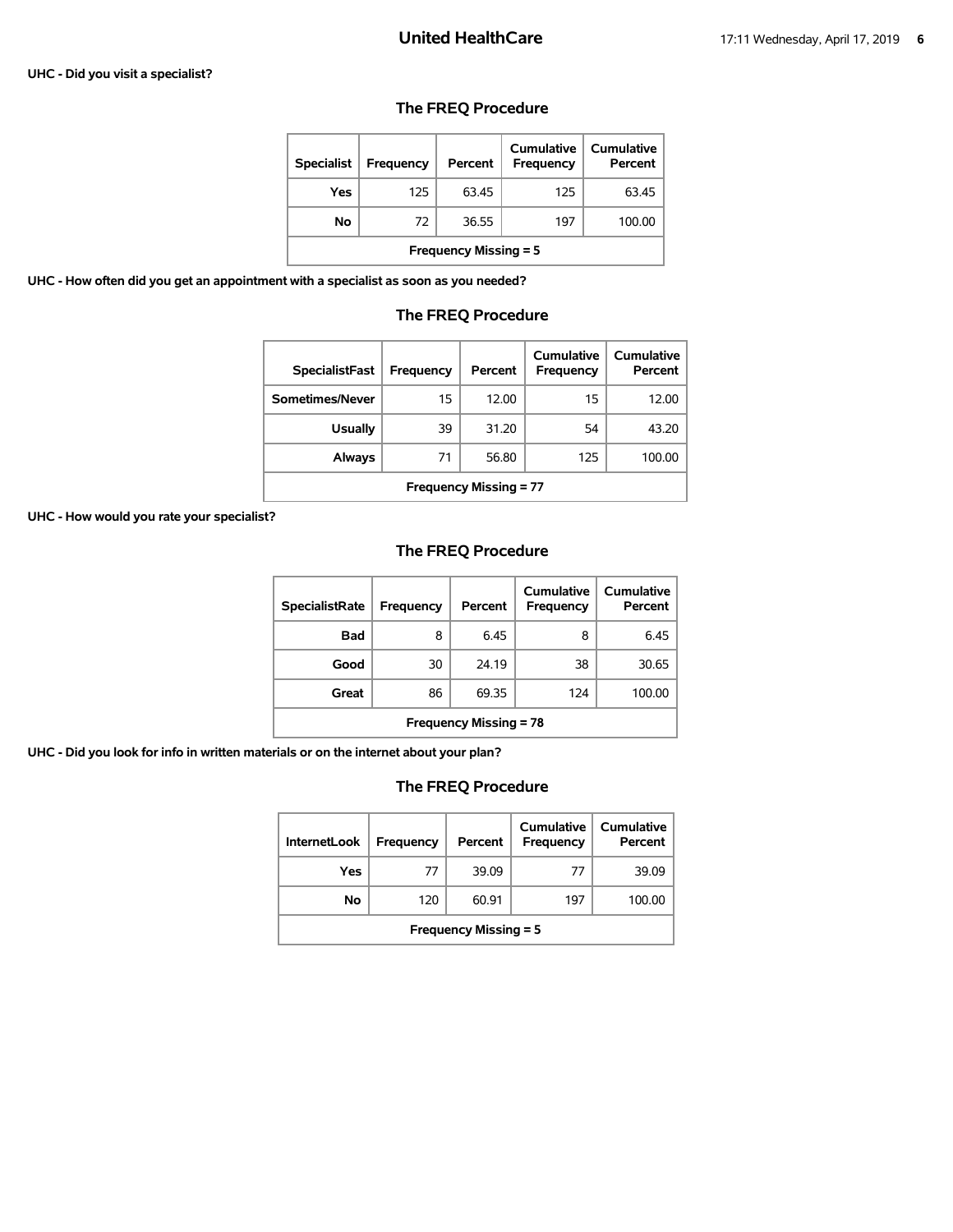#### **UHC - How often did written materials or the internet provide info you needed regarding your health plan?**

| <b>InternetProvide</b>         | Frequency | Percent | Cumulative<br>Frequency | <b>Cumulative</b><br>Percent |  |  |
|--------------------------------|-----------|---------|-------------------------|------------------------------|--|--|
| Sometimes/Never                | 24        | 31.17   | 24                      | 31.17                        |  |  |
| Usually                        | 37        | 48.05   | 61                      | 79.22                        |  |  |
| Always                         | 16        | 20.78   | 77                      | 100.00                       |  |  |
| <b>Frequency Missing = 125</b> |           |         |                         |                              |  |  |

#### **The FREQ Procedure**

**UHC - Did you look for information on how much you would have to pay for a health service or health equipment?**

| <b>The FREQ Procedure</b>                                                                          |    |       |    |       |  |  |
|----------------------------------------------------------------------------------------------------|----|-------|----|-------|--|--|
| Cumulative<br>Cumulative<br><b>CostLook</b><br>Frequency<br>Percent<br>Percent<br><b>Frequency</b> |    |       |    |       |  |  |
| Yes                                                                                                | 42 | 21.43 | 42 | 21.43 |  |  |
| 196<br>100.00<br>No.<br>78.57<br>154                                                               |    |       |    |       |  |  |
| <b>Frequency Missing = 6</b>                                                                       |    |       |    |       |  |  |

**UHC - How often did you find information on how much you would have to pay for a health service or health equipment?**

| CostFind                       | <b>Frequency</b> | Percent | Cumulative<br>Frequency | Cumulative<br>Percent |  |
|--------------------------------|------------------|---------|-------------------------|-----------------------|--|
| Sometimes/Never                | 22               | 52.38   | 22                      | 52.38                 |  |
| <b>Usually</b>                 | 11               | 26.19   | 33                      | 78.57                 |  |
| Always                         | 9                | 21.43   | 42                      | 100.00                |  |
| <b>Frequency Missing = 160</b> |                  |         |                         |                       |  |

#### **The FREQ Procedure**

**UHC - Did you look for information on how much you would have to pay for specific prescription medicines?**

## **The FREQ Procedure**

| <b>MedLook</b>               | <b>Frequency</b> | Percent | Cumulative<br><b>Frequency</b> | <b>Cumulative</b><br>Percent |  |
|------------------------------|------------------|---------|--------------------------------|------------------------------|--|
| Yes                          | 49               | 24.75   | 49                             | 24.75                        |  |
| No                           | 149              | 75.25   | 198                            | 100.00                       |  |
| <b>Frequency Missing = 4</b> |                  |         |                                |                              |  |

**UHC - How often were you able to find information on how much you would have to pay for specific prescription medicines?**

| <b>MedFind</b>                 | Frequency | Percent | Cumulative<br><b>Frequency</b> | Cumulative<br>Percent |  |
|--------------------------------|-----------|---------|--------------------------------|-----------------------|--|
| Sometimes/Never                | 23        | 46.94   | 23                             | 46.94                 |  |
| <b>Usually</b>                 | 5         | 10.20   | 28                             | 57.14                 |  |
| <b>Always</b>                  | 21        | 42.86   | 49                             | 100.00                |  |
| <b>Frequency Missing = 153</b> |           |         |                                |                       |  |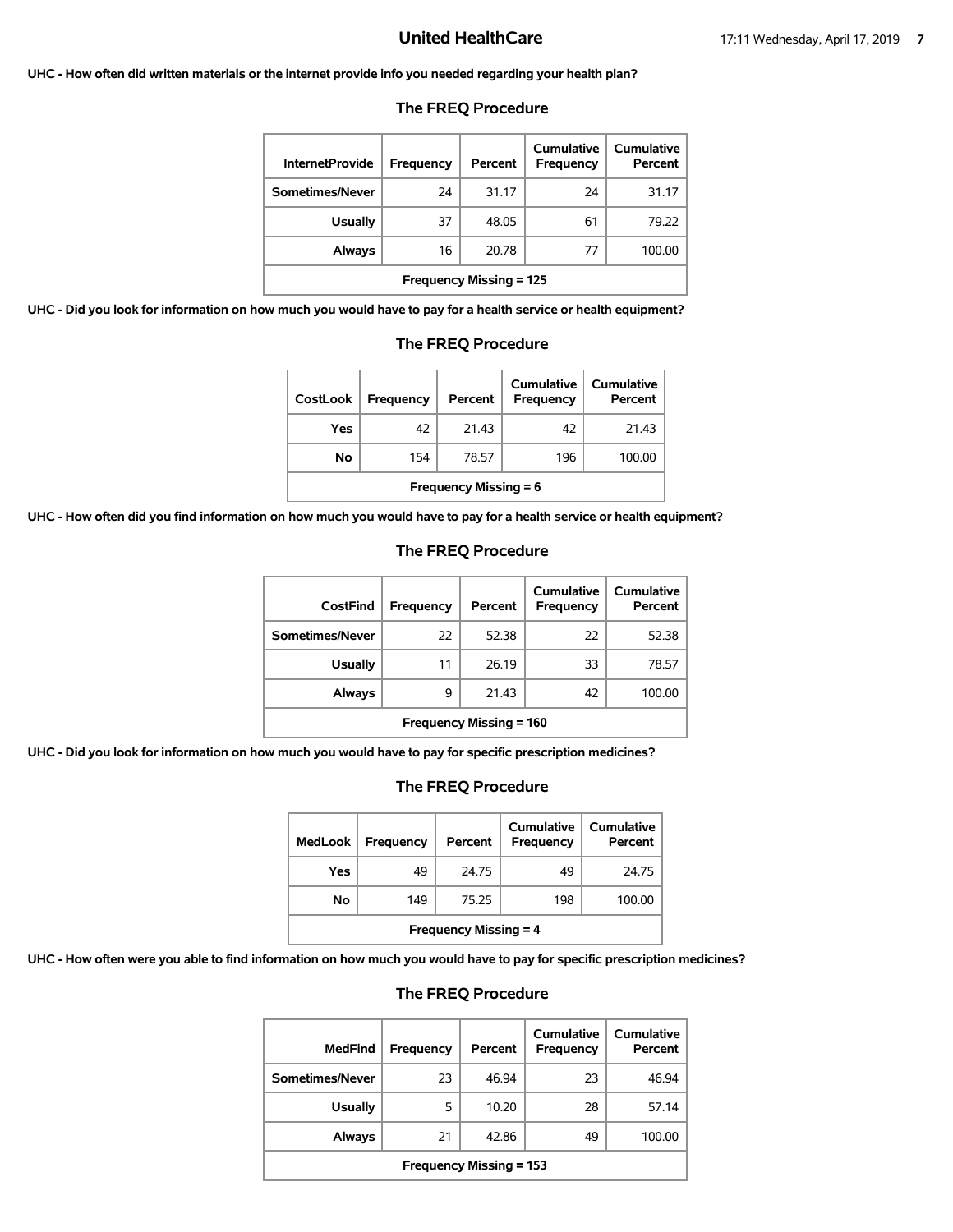#### **UHC - Did you get information or help from your health plan's customer services?**

### **The FREQ Procedure**

| <b>CS</b>                    | Frequency | Percent | Cumulative<br>Frequency | <b>Cumulative</b><br>Percent |  |
|------------------------------|-----------|---------|-------------------------|------------------------------|--|
| Yes                          | 57        | 28.93   | 57                      | 28.93                        |  |
| No                           | 140       | 71.07   | 197                     | 100.00                       |  |
| <b>Frequency Missing = 5</b> |           |         |                         |                              |  |

**UHC - How often were you able to get information or help from your health plan's customer services?**

### **The FREQ Procedure**

| <b>CSHelp</b>                  | Frequency | Percent | Cumulative<br>Frequency | Cumulative<br>Percent |  |
|--------------------------------|-----------|---------|-------------------------|-----------------------|--|
| Sometimes/Never                | 13        | 23.21   | 13                      | 23.21                 |  |
| <b>Usually</b>                 | 14        | 25.00   | 27                      | 48.21                 |  |
| Always                         | 29        | 51.79   | 56                      | 100.00                |  |
| <b>Frequency Missing = 146</b> |           |         |                         |                       |  |

**UHC - How often were you treated with respect and courtesy by your health plan's customer services?**

### **The FREQ Procedure**

| <b>CSRespect</b>               | Frequency | Percent | <b>Cumulative</b><br>Frequency | Cumulative<br>Percent |  |
|--------------------------------|-----------|---------|--------------------------------|-----------------------|--|
| Sometimes/Never                | 5         | 8.77    | 5                              | 8.77                  |  |
| <b>Usually</b>                 | 13        | 22.81   | 18                             | 31.58                 |  |
| Always                         | 39        | 68.42   | 57                             | 100.00                |  |
| <b>Frequency Missing = 145</b> |           |         |                                |                       |  |

**UHC - Did you have to fill out any forms with your health plan?**

| <b>Forms</b>                 | Frequency | Percent | Cumulative<br>Frequency | Cumulative<br>Percent |  |
|------------------------------|-----------|---------|-------------------------|-----------------------|--|
| Yes                          | 34        | 17.44   | 34                      | 17.44                 |  |
| No.                          | 161       | 82.56   | 195                     | 100.00                |  |
| <b>Frequency Missing = 7</b> |           |         |                         |                       |  |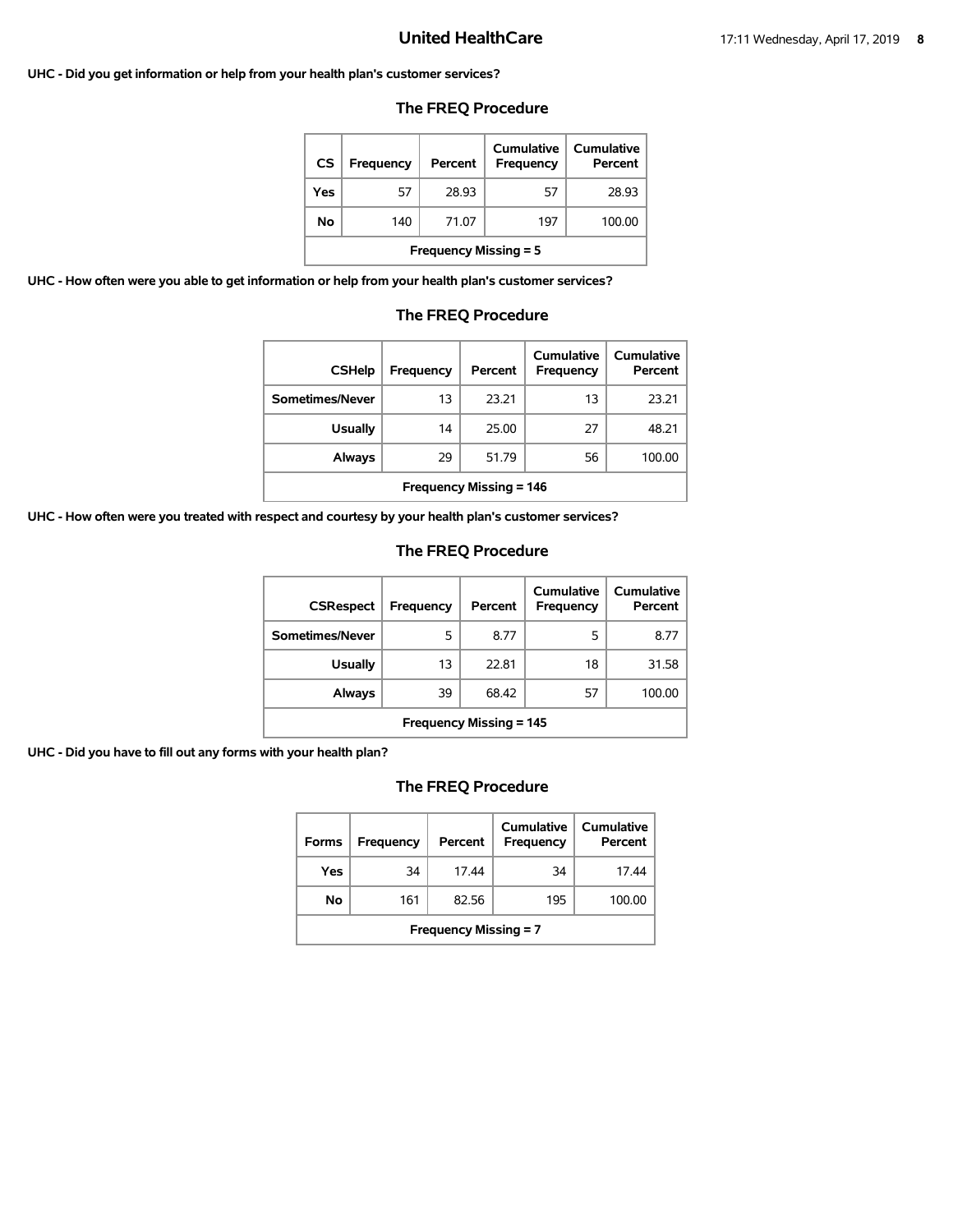#### **UHC - How often were forms from your health plan easy to fill out?**

| FormsEasy               | <b>Frequency</b> | Percent | Cumulative<br>Frequency | <b>Cumulative</b><br>Percent |  |
|-------------------------|------------------|---------|-------------------------|------------------------------|--|
| Sometimes/Never         | 6                | 18.18   | 6                       | 18.18                        |  |
| <b>Usually</b>          | 15               | 45.45   | 21                      | 63.64                        |  |
| Always                  | 12               | 36.36   | 33                      | 100.00                       |  |
| Frequency Missing = 169 |                  |         |                         |                              |  |

#### **The FREQ Procedure**

#### **UHC - Did you file any claims for care to your health plan?**

## **The FREQ Procedure**

| <b>ClaimsSend</b>             | <b>Frequency</b> | Percent | <b>Cumulative</b><br><b>Frequency</b> | <b>Cumulative</b><br>Percent |  |
|-------------------------------|------------------|---------|---------------------------------------|------------------------------|--|
| Yes                           | 113              | 68.48   | 113                                   | 68.48                        |  |
| No                            | 52               | 31.52   | 165                                   | 100.00                       |  |
| <b>Frequency Missing = 37</b> |                  |         |                                       |                              |  |

**UHC - How often were claims for care to your health plan handled quicly?**

## **The FREQ Procedure**

| <b>ClaimsQuick</b>             | Frequency | Percent | Cumulative<br>Frequency | Cumulative<br>Percent |  |
|--------------------------------|-----------|---------|-------------------------|-----------------------|--|
| Sometimes/Never                | 11        | 12.09   | 11                      | 12.09                 |  |
| <b>Usually</b>                 | 35        | 38.46   | 46                      | 50.55                 |  |
| Always                         | 45        | 49.45   | 91                      | 100.00                |  |
| <b>Frequency Missing = 111</b> |           |         |                         |                       |  |

**UHC - How often were claims for care to your health plan handled correctly?**

| <b>ClaimsCorrect</b>           | Frequency | Percent | Cumulative<br>Frequency | Cumulative<br>Percent |  |
|--------------------------------|-----------|---------|-------------------------|-----------------------|--|
| Sometimes/Never                | 12        | 13.19   | 12                      | 13.19                 |  |
| <b>Usually</b>                 | 30        | 32.97   | 42                      | 46.15                 |  |
| Always                         | 49        | 53.85   | 91                      | 100.00                |  |
| <b>Frequency Missing = 111</b> |           |         |                         |                       |  |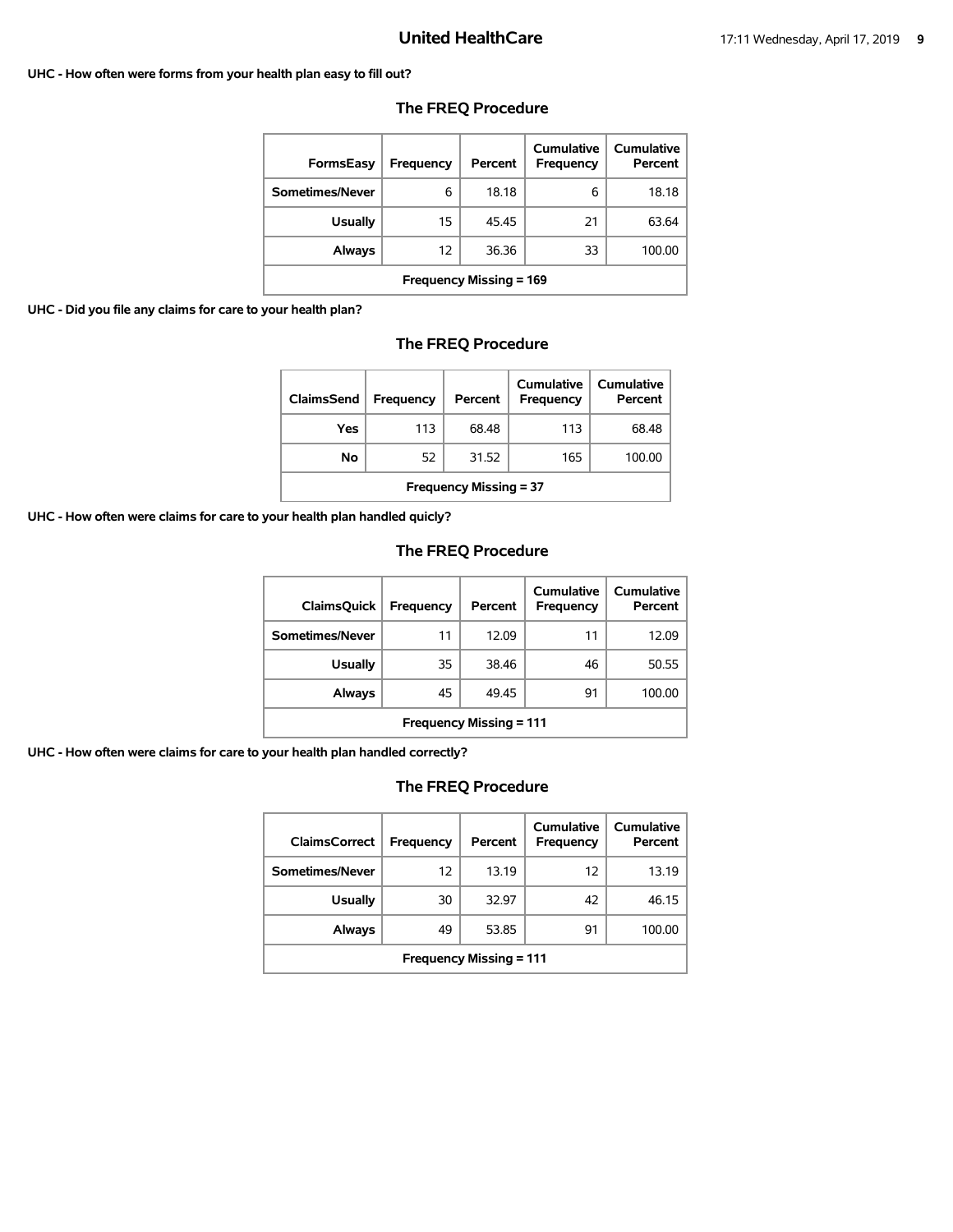#### **UHC - How would you rate your health plan?**

| <b>PlanRate</b>              | Frequency | Percent | Cumulative<br>Frequency | <b>Cumulative</b><br>Percent |  |
|------------------------------|-----------|---------|-------------------------|------------------------------|--|
| Bad                          | 41        | 20.92   | 41                      | 20.92                        |  |
| Good                         | 90        | 45.92   | 131                     | 66.84                        |  |
| Great                        | 65        | 33.16   | 196                     | 100.00                       |  |
| <b>Frequency Missing = 6</b> |           |         |                         |                              |  |

### **The FREQ Procedure**

#### **UHC - In general, how woul you rate your overall health?**

| <b>OverallHealthRate</b> | Frequency | Percent | Cumulative<br>Frequency | Cumulative<br>Percent |
|--------------------------|-----------|---------|-------------------------|-----------------------|
| <b>Excellent</b>         | 30        | 14.85   | 30                      | 14.85                 |
| <b>Very Good</b>         | 81        | 40.10   | 111                     | 54.95                 |
| Good                     | 69        | 34.16   | 180                     | 89.11                 |
| Fair                     | 14        | 6.93    | 194                     | 96.04                 |
| Poor                     | 2         | 0.99    | 196                     | 97.03                 |
| Unknown/Did Not Answer   | 6         | 2.97    | 202                     | 100.00                |

### **The FREQ Procedure**

**UHC - In general, how woul you rate your overall mental or emotional health?**

#### **The FREQ Procedure**

| <b>MentalHealthRate</b>       | <b>Frequency</b> | Percent | Cumulative<br>Frequency | Cumulative<br>Percent |
|-------------------------------|------------------|---------|-------------------------|-----------------------|
| <b>Excellent</b>              | 60               | 29.70   | 60                      | 29.70                 |
| <b>Very Good</b>              | 84               | 41.58   | 144                     | 71.29                 |
| Good                          | 42               | 20.79   | 186                     | 92.08                 |
| Fair                          | 10               | 4.95    | 196                     | 97.03                 |
| Poor                          | 1                | 0.50    | 197                     | 97.52                 |
| <b>Unknown/Did Not Answer</b> | 5                | 2.48    | 202                     | 100.00                |

**UHC - Do you now smoke cigarettes or use tobacco every day, some days, or not at all?**

# **The FREQ Procedure**

| <b>Smoke</b>                   | <b>Frequency</b> | Percent | Cumulative<br>Frequency | Cumulative<br>Percent |  |
|--------------------------------|------------------|---------|-------------------------|-----------------------|--|
| Yes                            | 8                | 47.06   | 8                       | 47.06                 |  |
| No                             | q                | 52.94   | 17                      | 100.00                |  |
| <b>Frequency Missing = 185</b> |                  |         |                         |                       |  |

**UHC - How often were you advised to quit smoking or using tobacco by your doctor/health provider?**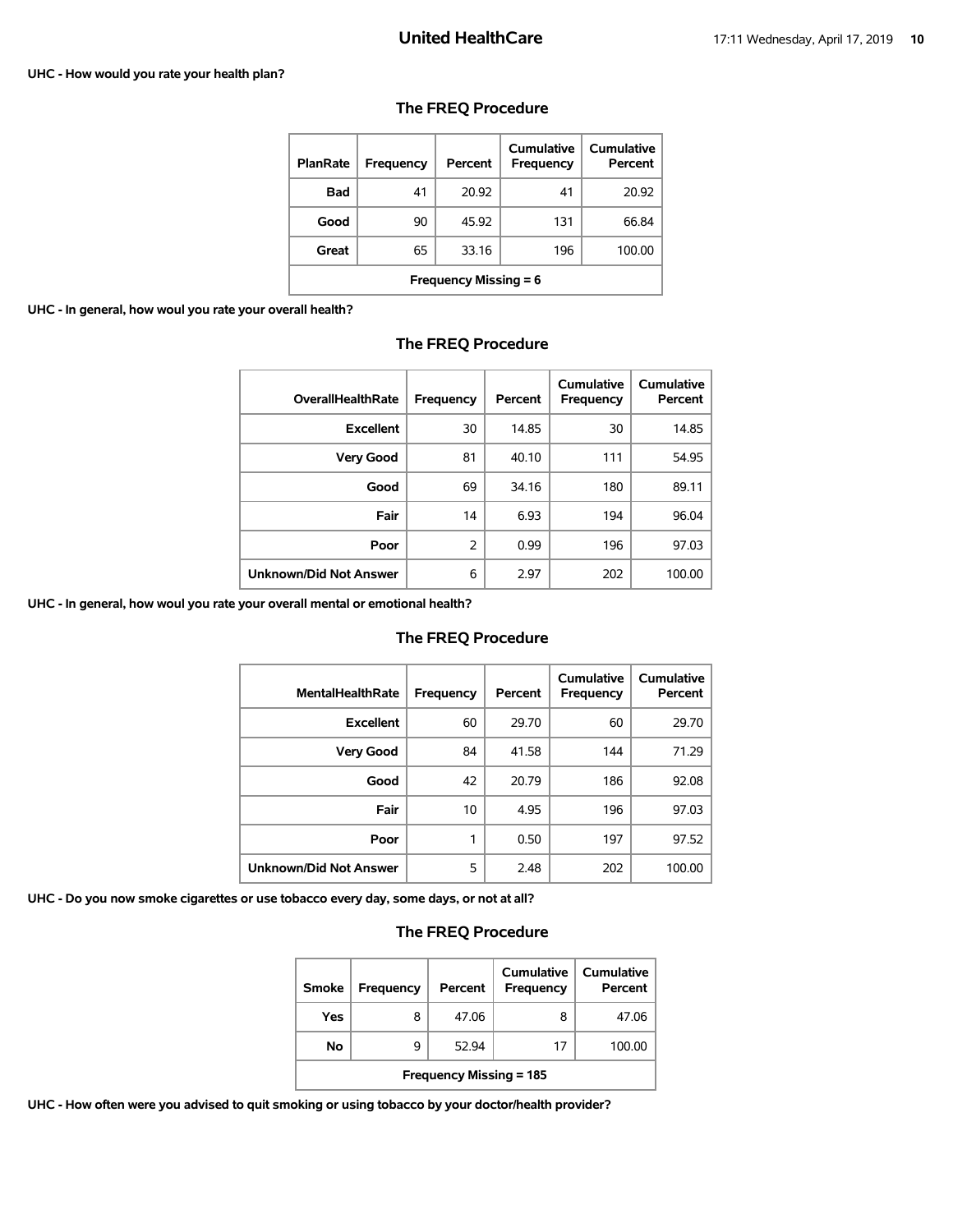#### **The FREQ Procedure**

| <b>SmokeAdvice</b>             | Frequency | Percent | Cumulative<br>Frequency | Cumulative<br>Percent |  |
|--------------------------------|-----------|---------|-------------------------|-----------------------|--|
| Sometimes/Never                | 5         | 29.41   | 5                       | 29.41                 |  |
| <b>Usually</b>                 | 2         | 11.76   |                         | 41.18                 |  |
| <b>Always</b>                  | 10        | 58.82   | 17                      | 100.00                |  |
| <b>Frequency Missing = 185</b> |           |         |                         |                       |  |

**UHC - How often was medication recommended to help quit smoking/tobacco products by your doctor/health provider?**

| <b>SmokeMedicine</b>           | Frequency | Percent | Cumulative<br><b>Frequency</b> | Cumulative<br>Percent |  |  |
|--------------------------------|-----------|---------|--------------------------------|-----------------------|--|--|
| Sometimes/Never                | 13        | 76.47   | 13                             | 76.47                 |  |  |
| <b>Usually</b>                 | 1         | 5.88    | 14                             | 82.35                 |  |  |
| <b>Always</b>                  | 3         | 17.65   | 17                             | 100.00                |  |  |
| <b>Frequency Missing = 185</b> |           |         |                                |                       |  |  |

## **The FREQ Procedure**

**UHC - How often were methods or strategies (other than medication) discussed or provided to help quit smoking/tobacco products by your doctor/health provider?**

#### **The FREQ Procedure**

| <b>SmokeStrategies</b>         | Frequency | Percent | Cumulative<br><b>Frequency</b> | Cumulative<br>Percent |  |
|--------------------------------|-----------|---------|--------------------------------|-----------------------|--|
| Sometimes/Never                | 14        | 82.35   | 14                             | 82.35                 |  |
| <b>Usually</b>                 |           | 5.88    | 15                             | 88.24                 |  |
| Always                         | 2         | 11.76   | 17                             | 100.00                |  |
| <b>Frequency Missing = 185</b> |           |         |                                |                       |  |

**UHC - Did you receive health care 3 or more times for the same condition or problem?**

### **The FREQ Procedure**

| <b>RptCare</b>               | Frequency | Percent | Cumulative<br>Frequency | Cumulative<br>Percent |  |
|------------------------------|-----------|---------|-------------------------|-----------------------|--|
| Yes                          | 63        | 32.31   | 63                      | 32.31                 |  |
| No                           | 132       | 67.69   | 195                     | 100.00                |  |
| <b>Frequency Missing = 7</b> |           |         |                         |                       |  |

**UHC - Did this condition last longer than 3 months (not including pregnancy or menopause)?**

### **The FREQ Procedure**

| <b>RptCareMonths</b>           | Frequency | Percent | Cumulative<br><b>Frequency</b> | Cumulative<br>Percent |  |
|--------------------------------|-----------|---------|--------------------------------|-----------------------|--|
| Yes                            | 57        | 90.48   | 57                             | 90.48                 |  |
| No                             | 6         | 9.52    | 63                             | 100.00                |  |
| <b>Frequency Missing = 139</b> |           |         |                                |                       |  |

**UHC - Do you now need to take medicine prescribed by a doctor (not including birth control)?**